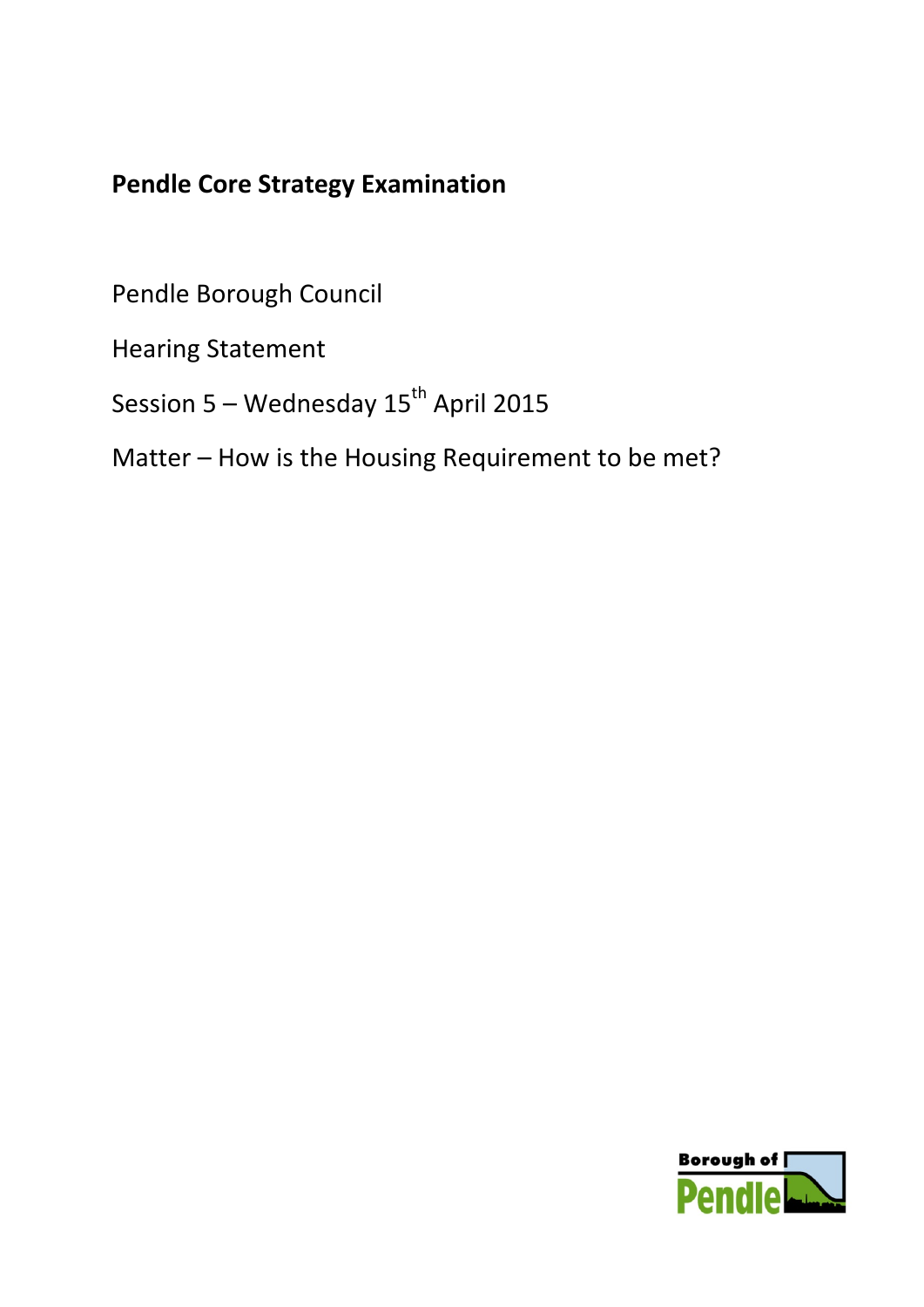- **1. Is Policy LIV1 effective in indicating how the housing requirement will be met, including the contribution that will be made from new allocations and existing commitments?** *See in particular C/004 for Council's response and the suggested Modification.*
- 1.1 As stated in document C/004 the third paragraph of Policy LIV1 explains that a Strategic Site has been allocated to ensure early delivery of the housing requirement and that the Site Allocations and Development Policies DPD will be used to allocate other specific sites to meet the remainder of the requirement. However, it is acknowledged that this approach is not quantified and therefore lacks clarity.
- 1.2 The Council has suggested a modification to the plan to include a table which sets out the current delivery position and how the remainder of the housing requirement will be met through existing commitments and new allocations.

## **2. What contribution will be made to the housing requirement from bringing back empty homes into use?** *See in particular C/004 for Council's response.*

- 2.1 Document C/004 explains that the calculations used to establish the housing requirement included an assumption that the vacancy rate would remain constant at a level of 6.7% throughout the plan period. This means that empty homes were not counted within the existing stock of dwellings when calculating the overall need for additional dwellings. Therefore in line with the National Planning Practice Guidance (NPPG) [CD/12/02] (ID: 3- 039-20140306) the re-occupation of empty homes can be counted as a legitimate source of housing supply.
- 2.2 The Council has been working to bring empty homes back into use over the last few years through the implementation of the Empty Homes Strategy and Action Plan [CD/04/10 and CD/04/11]. A significant proportion of long-term empty homes have been brought back into use since the start of the plan period (2011/12). These have been counted as a source of supply against the housing requirement (see Table LIV1 in C/004).
- 2.3 The Empty Homes Strategy and Action Plan are currently being updated. At the present time the new strategy does not provide an indication as to the proportion of empty homes that it aims to bring back into use going forward. Without this information it would not be justified to include a figure within the Core Strategy as to the contribution to be made from the reoccupation of empty homes going forward.

## **3. Is there sufficient emphasis on the contribution that can be made from Housing Regeneration Priority Areas?**

3.1 These areas were previously part of the Housing Market Renewal programme. However, with its demise and the loss of associated funding the specific plans and projects have been scaled back and reached a premature end.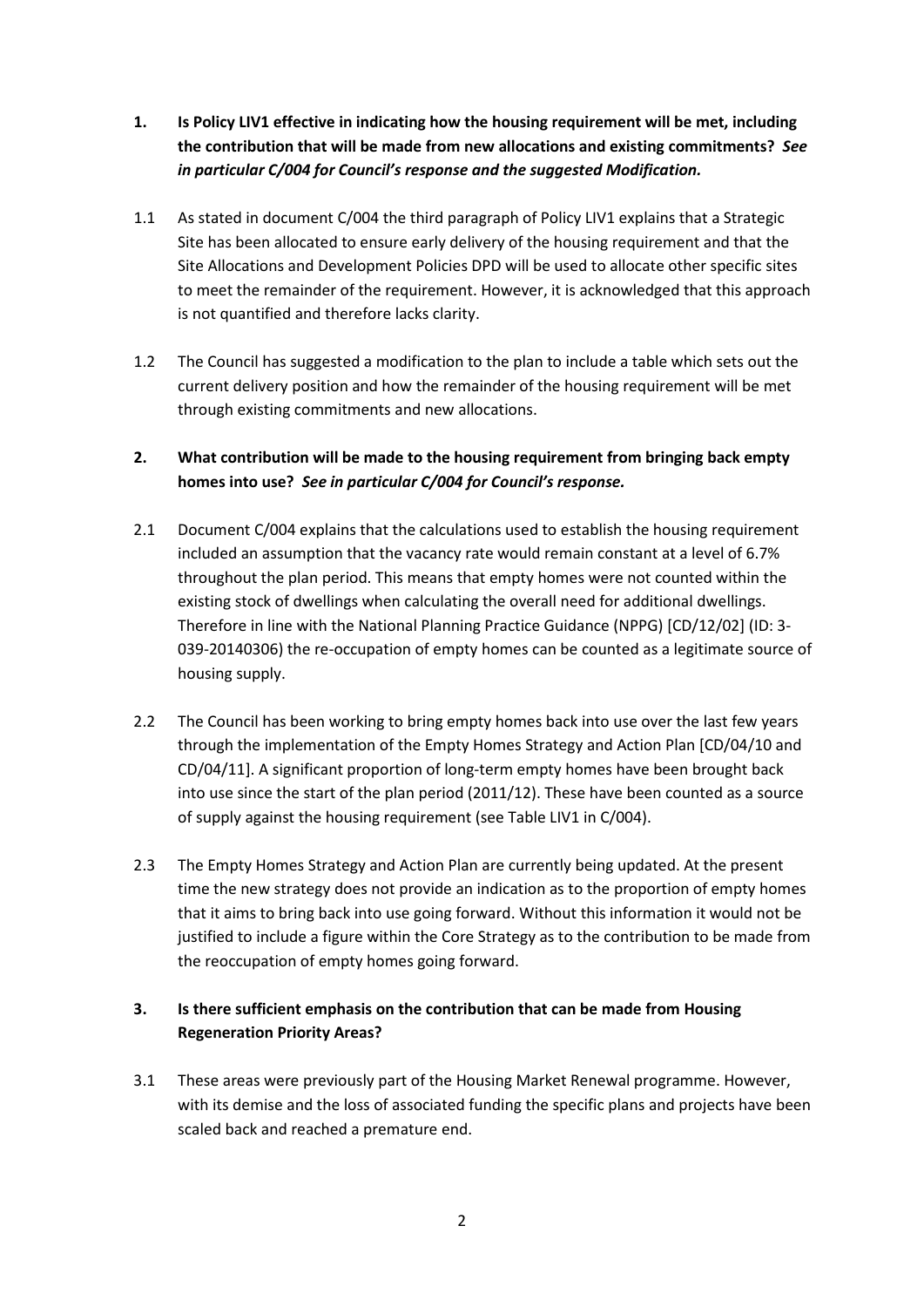- 3.2 The contribution to be made from projects in Housing Regeneration Priority Areas will be dependent on funding and private investment coming forward to deliver sites in these areas.
- 3.3 They are identified in the Core Strategy as areas where regeneration efforts should be focussed and where the Council will concentrate resources. As the key regeneration areas within the borough Policy LIV1 aims to promote development which complements this regeneration work.
- 3.4 Key sites for new housing within these areas are identified in the Strategic Housing Land Availability Assessment (SHLAA) [CD/04/03] and a number of these are likely to be considered as housing allocations in the Site Allocations Plan. A number of these sites are in private ownership and the landowners have previously indicated their intention to bring them forward for housing development. However, at this stage there is no indication of the numeric contribution that these areas will make to the housing requirement. If considered appropriate, specific policies and allocations will be made in the Site Allocations Plan for these areas.
- 3.5 On this basis the Council does not intend to include a specific quantitative contribution that will be made from the Housing Regeneration Priority Areas.
- **4. Is the proposed strategic housing site at Trough Laithe justified (Policy LIV2)? Does it fit with the settlement hierarchy of the Plan (Barrowford is defined as a Local Service Centre)? Should the site form part of the CS or should consideration be deferred to the SAP?**
- 4.1 The Strategic Housing Land Site Allocation report [CD/04/04] provides the evidence and justification for the allocation of the Strategic Housing Site. It sets out the Council's definition of a Strategic Housing site and provides details of the criteria and process used to select the site at Trough Laithe.
- 4.2 Although the site is located adjacent to the existing urban extent of Barrowford and is technically part of the settlement of Barrowford, it is also in close proximity to the urban extent of Nelson. As a strategic site it would serve a wider catchment than Barrowford and has partly been chosen due to its location close to two of the settlements within the M65 Corridor. It is therefore considered to fit with the settlement hierarchy and wider strategy for focussing development in the M65 Corridor. In addition, is well placed to serve the Strategic Employment Site which is approximately 1.2km away. Policy SDP2 sets out the settlement hierarchy for the borough but also explains that development will be supported on sites identified in the plan to meet strategic growth needs.
- 4.3 The Council consider it necessary to include the Strategic Housing Site within the Core Strategy in order to provide certainty with regards to:
	- delivering the housing requirement; and
	- meeting the housing needs of the M65 Corridor.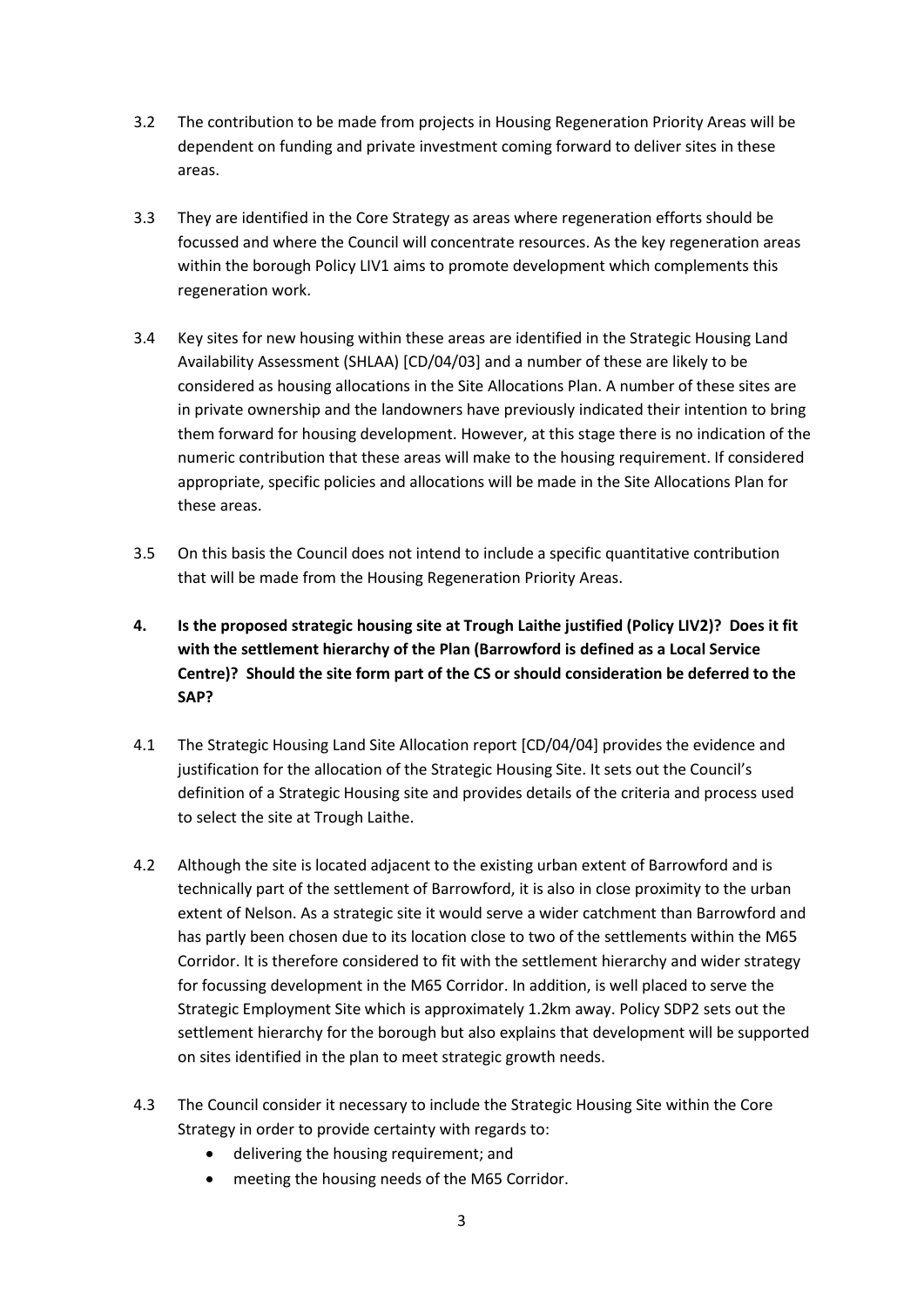- 4.4 Deferring the allocation of this site to the Site Allocations Plan would further delay progress on meeting the housing needs of the M65 Corridor. Paragraph 8.1 of the Strategic Housing Site Allocation report explains that under-delivery of housing during the period of recession means that there is a need to increase delivery rates. The Strategic Site will help to supply a notable amount of housing to meet the requirement over a significant period of time, providing certainty of delivery going forward.
- **5. Is the Trough Laithe site deliverable in the early years of the Plan period? Is Policy LIV2 sufficiently clear on how and what will be delivered (500 units)? Are there any significant constraints such as historic heritage and access which may prevent the site coming forward? Is the site capable of being readily accessible by public transport, walking and cycling? Should there be a requirement for a development brief for the site? (it is noted that CD/04/04 refers to a development framework produced by the developer).**
- 5.1 The owner of the strategic site has prepared a delivery assessment [CD/04/14] which sets out the delivery potential of the site. It explains the need for a lead in period to secure planning permission and site preparation, but indicates that the site could deliver an average of 50 dwellings per annum. Based on this information the Council consider that the site can start to be delivered in the early years of the plan. The site owner is currently in the process of preparing a planning application for its development and has indicated that this is likely to be submitted to the Council before the start of the Core Strategy Examination hearing sessions.
- 5.2 Policy LIV2 sets out the key criteria the Council expects development proposals for the Strategic Housing Site to meet. In order to provide a flexible approach the policy does not express a quantum of housing to be provided on the site. Through the Development Framework process the landowners have been able to estimate the likely amount of housing that the site could accommodate, however, it is not until the detailed planning stage that a final number would be available. The policy justification text (paragraph 10.64) includes reference to the estimated 500 dwellings which may be provided and this provides the context for the policy.
- 5.3 The Council has prepared a heritage statement in response to comments from English Heritage in order to assess the potential impacts of the Strategic Housing Site on any heritage assets (this has been included as an additional appendix to CD/04/04 see CD/04/04a). This assessment indicates that there are two key heritage assets which would potentially be affected by the development of the site. However, it identifies and recommends a series of actions that could be taken in order to remove or reduce the potential harm to an acceptable level. These include providing a sensitive housing layout and careful building and landscaping design which respect the heritage assets, providing a generous buffer zone of open land around the eastern side of the listed building and including new planting to reinforce the existing boundaries. The Policy already requires the development of the site to incorporate a high quality landscaping scheme and to address and potential environment impacts – and the policy makes reference to Policy ENV1 at the point – which would include addressing any historic environment issues. With these policy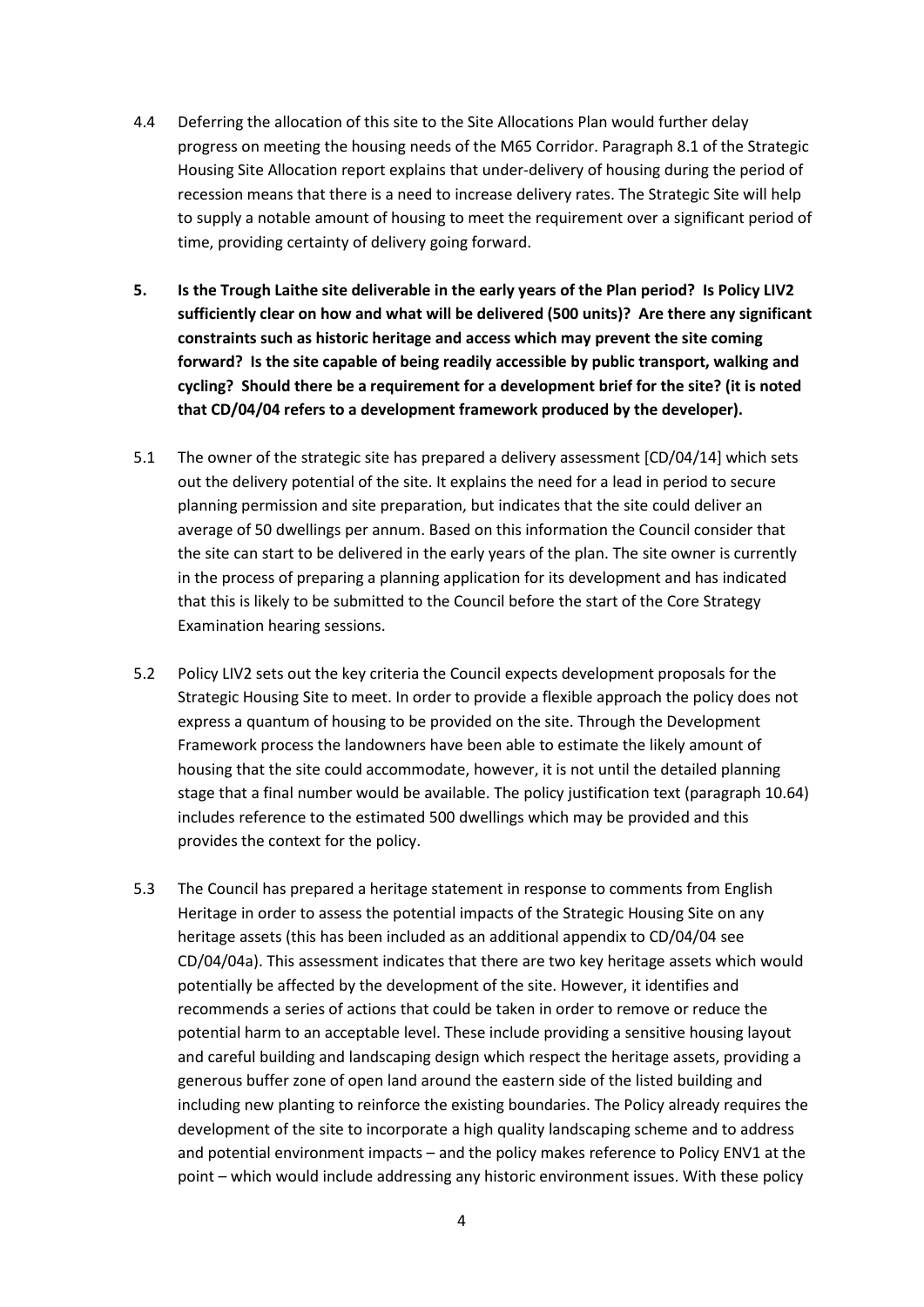requirements in place any impact on the historic environment would be mitigated and would not place a constraint on the development of the site.

- 5.4 Paragraphs 4.10-4.11 and 7.5 of the Development Framework [CD/04/13] provide details regarding highways access into the site. The principal access would be off Riverside Way which is connected to the road network by a roundabout on the A6068.
- 5.5 The site is capable of being readily accessible by public transport, walking and cycling. There are bus stops on Wheatley Lane Road and Barrowford Road which are in close proximity to the site. The bus routes could be extended through the site depending on its configuration. There are also cycle lanes and cycle routes on Barrowford Road, Carr Hall Road and Wheatley Lane Road giving access to Nelson and Barrowford. There are a number of footpaths which pass through and around the site which provide pedestrian access. Paragraphs 4.12-4.17, 7.6-7.7 of the Development Framework [CD/04/13] provide more details relating to the accessibility of the site.
- 5.6 Policy LIV2 sets out the broad criteria for the development of the strategic housing site. The Council has not included a requirement for the preparation of a development brief as a full, holistic design process would form part of any planning application for the site.

# **6. Should Policy LIV2 reflect the indication in the Infrastructure Delivery Schedule (Appendix A) that Junction 13 of the M65 would need to be improved by developer contributions?**

- 6.1 Policy LIV2 requires that early engagement is carried out with the relevant infrastructure providers to address any capacity issues. This would include consultation with the Highways Authority to consider the impact of the development of the site on Junction 13 and access to the highway network. The policy also makes a specific link to Policy SDP6 which deals with future infrastructure requirements. These existing requirements are considered to be sufficient to ensure that any improvements that need to be made can be conditioned or the appropriate contributions can be requested.
- 6.2 The extant planning consent for the business park on the adjacent site is conditioned to provide highways improvements once the development has reached a certain stage. Any application at the strategic housing site could include a phasing scheme and be similarly conditioned to ensure the appropriate junction improvements are made at the relevant phase.

### **7. Does Policy LIV2 (or Policy SUP3) need to address any capacity issues in local schools?**

7.1 The Pendle Infrastructure Strategy [CD/07/02] considers education capacity issues in the borough and also looks specifically at the potential increase in school places required from the development of the Strategic Housing Site (see paragraphs 10.20-10.23). The Infrastructure Strategy identifies that during the plan period there could be some capacity issues at primary schools in Colne and Barrowford. Lancashire County Council (LCC) has a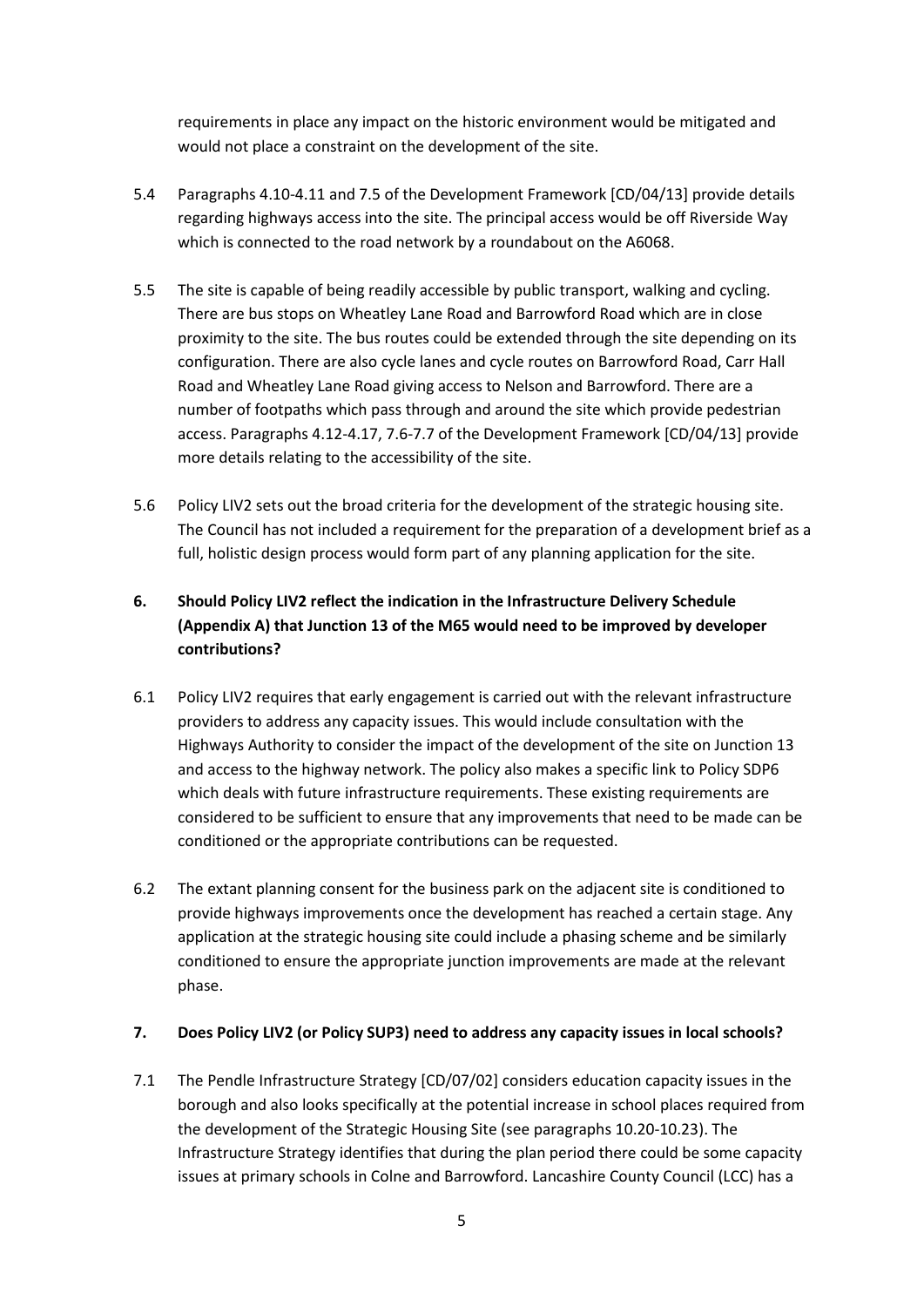strategy in place to ensure that they fulfil their statutory duty to provide every child with a school place. Their planning provision team models population data to determine the likely school place requirements. They also monitor new and proposed developments to look at the potential number of school places required. The Infrastructure Strategy indicates that LCC will only be able to determine the exact school place provision once the specific development details are known. Funding cannot be put in place until planning permission is granted for the development.

7.2 Policy LIV2 indicates that early engagement between the applicant and infrastructure providers is carried out to address any capacity issues and ensure the relevant infrastructure is provided. This would include the consideration of education provision. This policy requirement is supported by Policy SDP6 which also requires developers to address any identified infrastructure capacity issues. Policy SUP3 looks to support the provision of improved primary facilities where a need exists. The Council believes that the Core Strategy offers an adequate policy base to ensure that new development contributes sufficiently to the provision of school places.

#### **8. Is the affordable housing target of 20% for Trough Laithe justified?**

- 8.1 The affordable housing target set out in Policy LIV2 is based on information provided by the landowner/site promoter: Peel Land and Property. They have carried out a delivery assessment [CD/04/14] which reviewed the current housing market, delivery rates and affordable housing provision. It concludes that the site could support an affordable housing contribution of up to 20% of the total site capacity. Although this figure is somewhat higher than the evidence presented in the Development Viability Study relating to sites in the M65 Corridor North, it presents a more bespoke figure which takes account of the specific site circumstances.
- 8.2 This amount of affordable housing will help to create a development which provides a mix of tenures and contribute to meeting the affordable housing needs of the borough.

## **9. Would an alternative approach to the identification of a single strategic housing site e.g. the allocation of a range of smaller greenfield/brownfield sites, be more effective in boosting the supply of housing?**

9.1 The allocation of the strategic site in the Core Strategy is just one element of the wider strategy to deliver new housing during the plan period. The Strategic Housing Land Site Allocation report [CD/04/04] explains that Core Strategies should only allocate sites that are critical to realising the strategy. The allocation of the site at Trough Laithe will provide a level of certainty with regards to the delivery of a significant proportion of the housing requirement in the plan. The site will provide 17% of the annual requirement and will allow for the continuous delivery of housing over a 10 year period following adoption of the plan.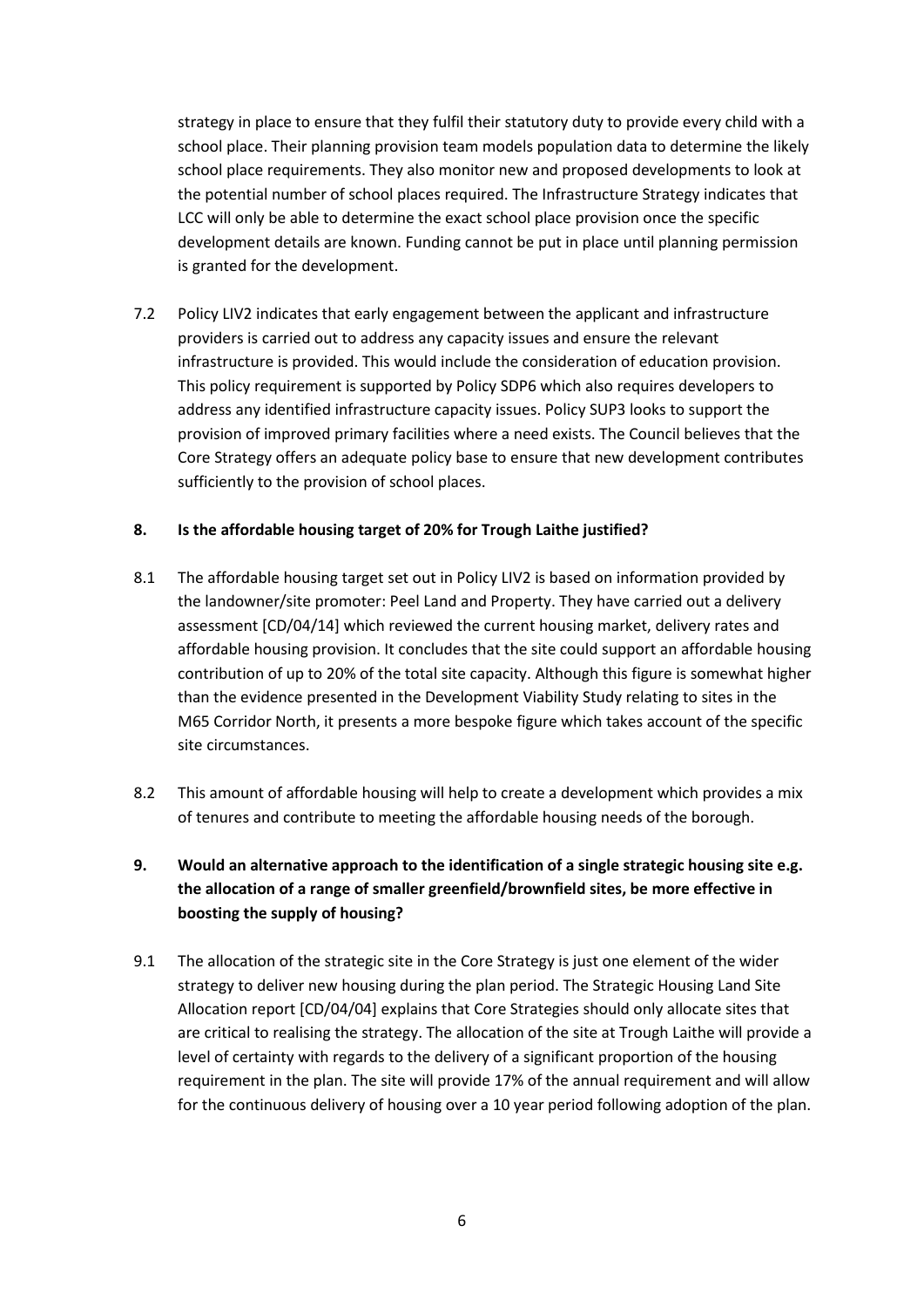- 9.2 The Council believe that the most expedient route to getting a plan in place is to progress the Core Strategy to adoption and then take forward the Site Allocations and Development Policies plan. Delaying the Core Strategy at this stage in order to allocate further sites would prolong the current uncertainty with regards to establishing the housing and employment requirements and spatial strategy.
- 9.3 The Site Allocations and Development Policies plan will be used to allocate a range of additional sites (both brownfield and greenfield) to meet the remainder of the housing requirement over the plan period ensuring that the supply of housing is boosted.
- **10. Has the Plan demonstrated through a housing implementation strategy how delivery of a full range of housing will be maintained over the Plan period, including a continuous five year supply of deliverable housing sites?** *See in particular C/004 for Council's response.*
- 10.1 As stated in the response to the Inspector's Further Questions, the Council intends to include an additional Appendix to the Core Strategy which will set out the Housing Implementation Strategy.
- **11. Will the Plan be able to ensure a five year housing supply at the point of adoption, taking into account the need to make up any shortfall in provision from the start of the Plan period and the application of a buffer as required by paragraph 47 of the Framework?**
- 11.1 The Strategic Housing Land Availability Assessment (SHLAA) [CD/04/03, Chapter 4, Section C] sets out the five year land supply calculation and this is repeated in Table 1 below. It concludes that there are sufficient deliverable sites to provide a five year supply of housing land in accordance with the housing requirement proposed in Policy LIV1 of the Core Strategy. The calculation includes the shortfall in delivery since the start of the plan period and incorporates a 20% buffer to acknowledge the persistent under-delivery in recent years.

| 1) Housing requirement |                                                |       |          |
|------------------------|------------------------------------------------|-------|----------|
| A                      | Plan period (2011/12 - 2029/30)                |       | 19 years |
| B                      | Overall housing requirement                    |       | 5,662    |
|                        | Annual housing requirement                     | (C/A) | 298      |
| Ca                     | Annual housing requirement for 2011/12-2014/15 |       | 220      |
| Cb                     | Annual housing requirement for 2015/16-2019/20 |       | 250      |
| Cc                     | Annual housing requirement for 2020/21-2029/30 |       | 353      |

Table 1 – Five Year Supply Calculation:

| 2) Performance against the housing requirement – identification of under/over supply |           |       |  |
|--------------------------------------------------------------------------------------|-----------|-------|--|
| Housing requirement to date (2011/12 -2013/14)                                       | (Cax3)    | 660   |  |
| Housing delivery to date (2011/12 - 2013/14)                                         |           | 154   |  |
| Current housing delivery position (under delivery)                                   | $(D-E)$   | 506   |  |
| 3) Five year requirement calculation                                                 |           |       |  |
| Five year requirement (2014/15-2018/19)                                              | $(Ca) +$  | 1,220 |  |
|                                                                                      | (Chx4)    |       |  |
| Five year requirement + 20% buffer                                                   | $(G+20%)$ | 1,464 |  |
| Five year requirement + 20% buffer + under delivery                                  | $(H+F)$   | 1,970 |  |
|                                                                                      |           |       |  |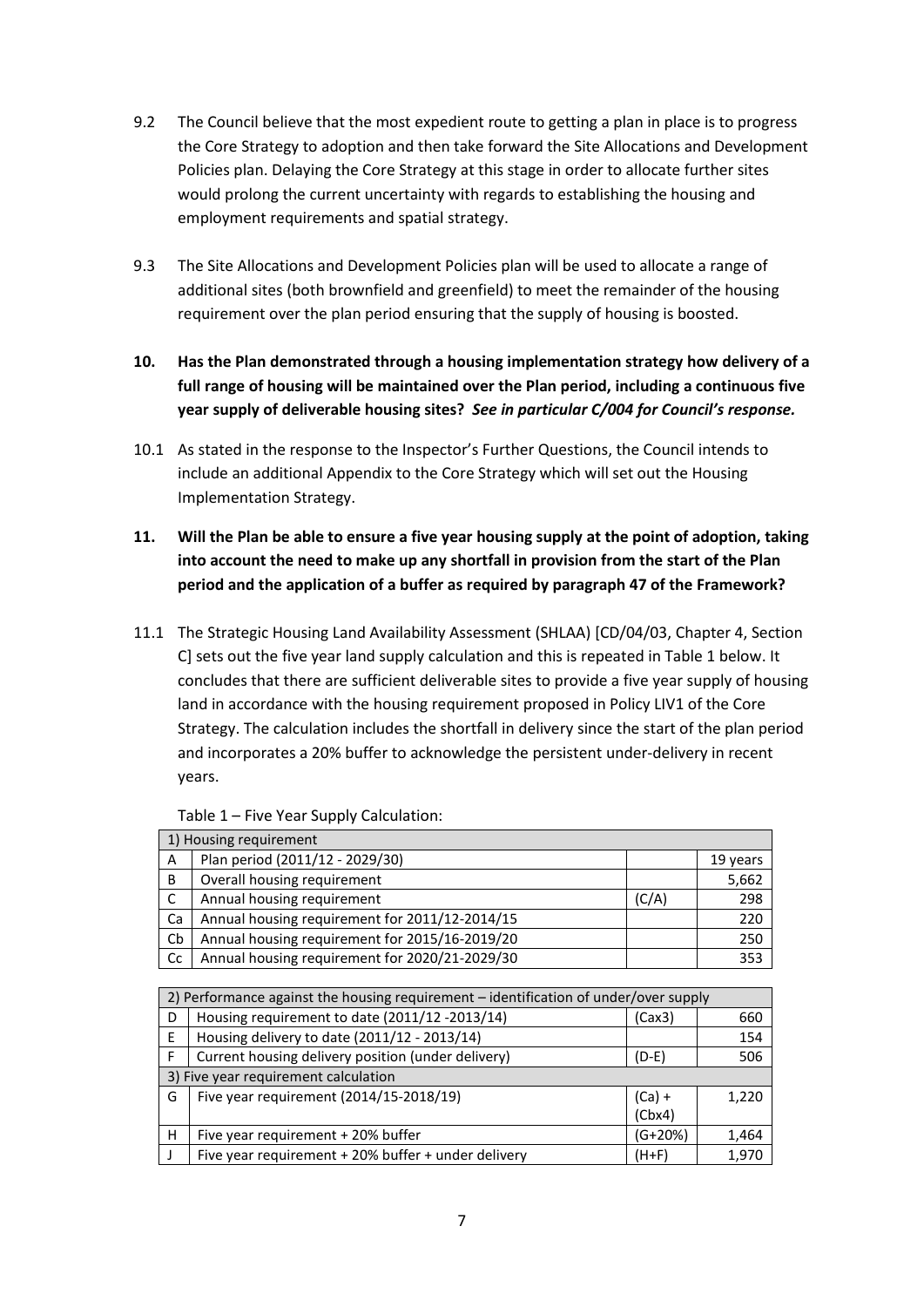| 4) Five year supply calculation |                                                                                                                                                          |  |       |
|---------------------------------|----------------------------------------------------------------------------------------------------------------------------------------------------------|--|-------|
| К                               | Number of dwellings on deliverable sites from the SHLAA                                                                                                  |  |       |
|                                 | (803 dwellings with planning permission considered to be<br>deliverable and 1,287 dwellings without planning permission<br>considered to be deliverable) |  | 2.090 |
|                                 | Number of years of supply                                                                                                                                |  |       |

11.2 Following further consideration of the contribution that can be made from the reoccupation of empty homes in terms of meeting the housing requirement an alternative five year supply calculation is presented in Table 2 below.

#### Table 2 – Five Year Supply Calculation:

| 1) Housing requirement |                                                |       |          |
|------------------------|------------------------------------------------|-------|----------|
| A                      | Plan period (2011/12 - 2029/30)                |       | 19 years |
| B                      | Overall housing requirement                    |       | 5,662    |
| <sub>c</sub>           | Annual housing requirement                     | (C/A) | 298      |
| Ca                     | Annual housing requirement for 2011/12-2014/15 |       | 220      |
| Cb                     | Annual housing requirement for 2015/16-2019/20 |       | 250      |
| Cc                     | Annual housing requirement for 2020/21-2029/30 |       | 353      |

| 2) Performance against the housing requirement – identification of under/over supply |                                                           |          |        |
|--------------------------------------------------------------------------------------|-----------------------------------------------------------|----------|--------|
| D                                                                                    | Housing requirement to date (2011/12 -2013/14)            | (Cax3)   | 660    |
| Ea                                                                                   | Housing delivery to date (2011/12 - 2013/14)              |          | 154    |
| Eb                                                                                   | Reoccupation of long-term empty homes (2011/12 - 2013/14) |          | 748    |
| Ec                                                                                   | Total housing provision to date                           |          | 902    |
|                                                                                      | Current housing delivery position (over delivery)         | $(D-EC)$ | $-242$ |

| 3) Five year requirement calculation |                                                    |           |       |
|--------------------------------------|----------------------------------------------------|-----------|-------|
| G                                    | Five year requirement (2014/15-2018/19)            | $(Ca) +$  | 1,220 |
|                                      |                                                    | (Chx4)    |       |
| н                                    | Five year requirement + 20% buffer                 | $(G+20%)$ | 1,464 |
|                                      | Five year requirement + 20% buffer - over delivery | $(H-F)$   |       |

| 4) Five year supply calculation |                                                             |  |       |
|---------------------------------|-------------------------------------------------------------|--|-------|
| к                               | Number of dwellings on deliverable sites from the SHLAA     |  |       |
|                                 | (803 dwellings with planning permission considered to be    |  |       |
|                                 | deliverable and 1,287 dwellings without planning permission |  | 2.090 |
|                                 | considered to be deliverable)                               |  |       |
|                                 | Number of years of supply                                   |  | 8.6   |

11.3 This alternative calculation provides further reassurance that there is a five year supply of land to meet the housing requirements.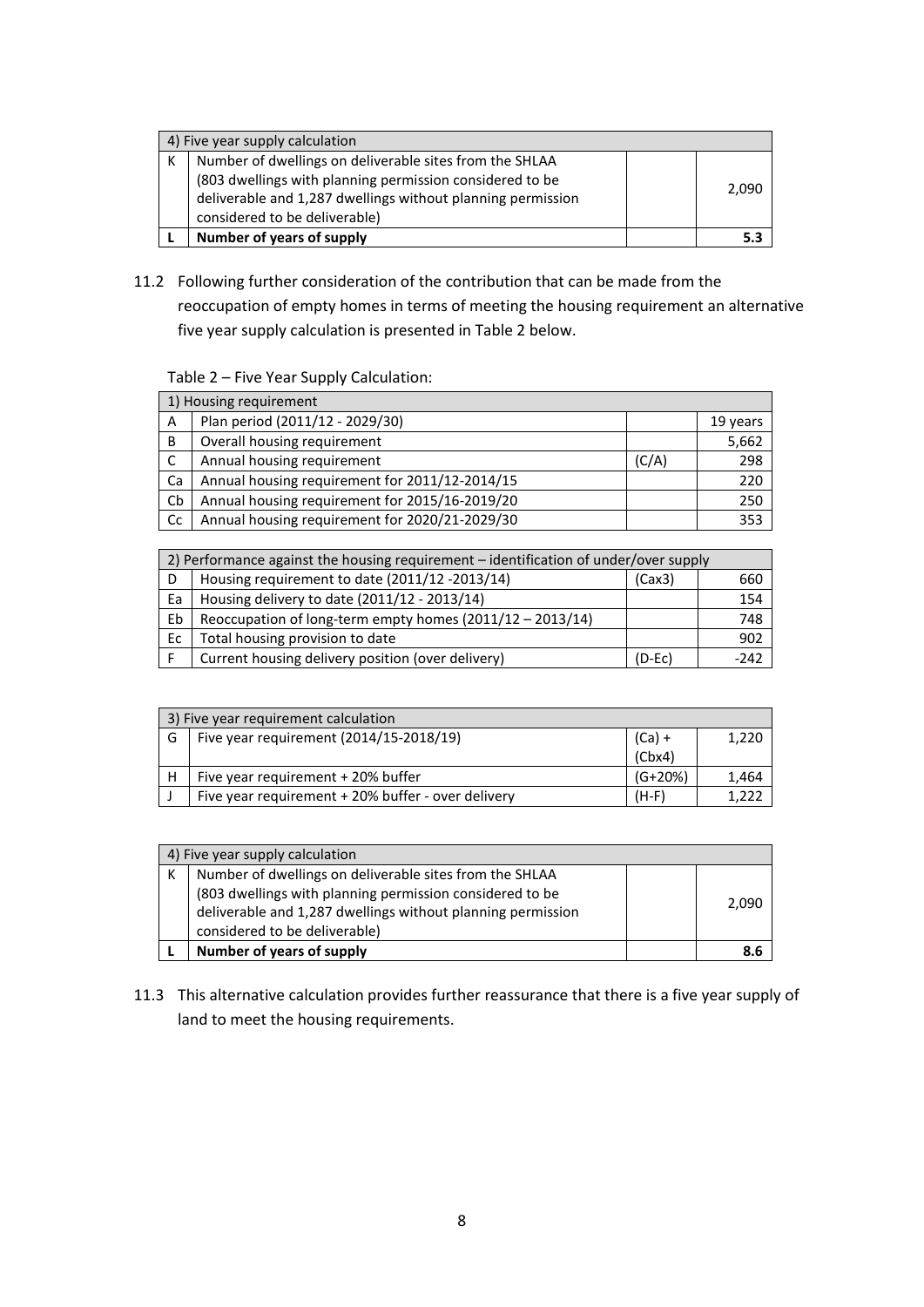## **12. Is a five year supply likely to be deliverable given the reliance on sites without planning permission and with policy constraints?**

- 12.1 The five year supply is based on an assessment of sites identified through the Strategic Housing Land Availability Assessment (SHLAA) [CD/04/03]. The purpose of the SHLAA is to establish realistic assumptions about the availability, suitability and the likely economic viability of land to meet the identified need for housing over the plan period. The SHLAA has used a number of established criteria to make an assessment of a range of sites across Pendle.
- 12.2 The current economic conditions, in parts of the borough, have made it necessary to identify additional viable sites, some of which have existing policy constraints. The assessment of these sites shows that they are in sustainable locations, are available and viable and are only constrained by policy designations which are currently subject to review through the Local Plan process. Policy LIV1 includes a policy statement which supports proposals on non-allocated sites where they are sustainable and make a positive contribution to the five year supply. This acknowledges the need to boost the supply of housing and would allow development on sites with current policy constraints, provided they are sustainable.
- 12.3 Those sites included in the five year supply without planning permission are being promoted by the landowners for housing development. A number of the owners have had pre-application discussions with the Council and are making progress on submitting a planning application, thereby showing a strong intention to bring sites forward.
- 12.4 Together with the existing commitments, these sites have been assessed as being deliverable and will ensure the Council has a five year supply of land.

## **13. Is the requirement within Policy LIV1 for applicants to demonstrate deliverability necessary?**

- 13.1 The requirement for applicants to demonstrate deliverability has been included, in part, to help ensure that the Council can identify a deliverable five year supply of land. Paragraph 10.41 of the Core Strategy explains that the statement would provide an assurance to the Council that the proposal could be delivered in a timely manner and help to achieve the housing targets.
- 13.2 The requirement for a deliverability statement is linked more specifically, to the affordable housing policy (LIV4) and the requirement for applicants to provide details of the financial viability of the scheme so that negotiations can be carried out to determine the amount of affordable housing that should be provided. The successful implementation of Policy LIV4 is reliant on viability information being provided by the applicant so that the most appropriate affordable housing target is applied to the development.